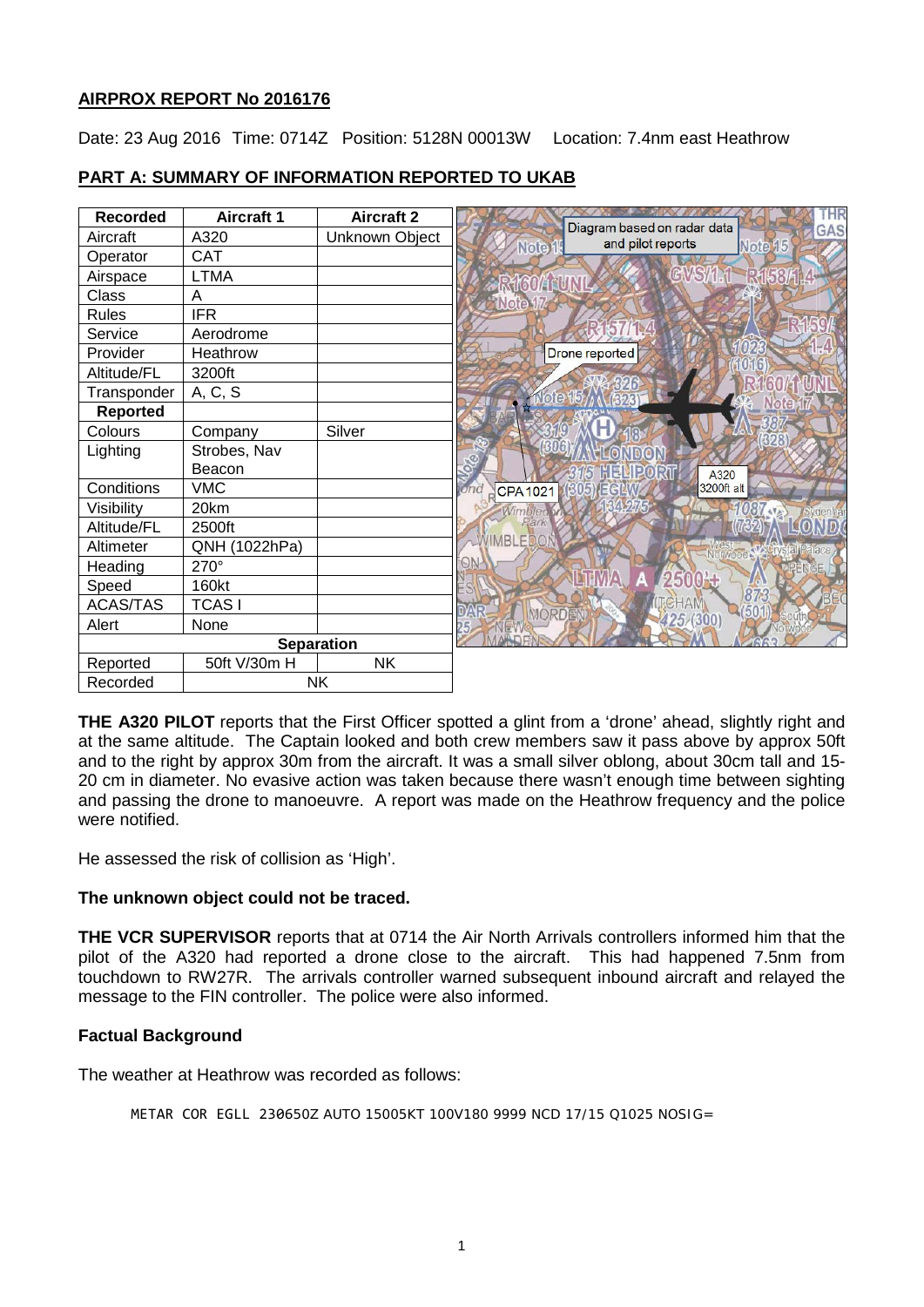### **Analysis and Investigation**

#### **UKAB Secretariat**

If the object was a drone, then there are no specific ANO regulations limiting the maximum height for the operation of drones that weigh 7kg or less other than if flown using FPV (with a maximum weight of 3.5kg) when 1000ft is the maximum height. Drones weighing between 7kg and 20kg are limited to 400ft unless in accordance with airspace requirements. Notwithstanding, there remains a requirement to maintain direct, unaided visual contact with the aircraft sufficient to monitor its flight path in relation to other aircraft, persons, vehicles, vessels and structures for the purpose of avoiding collisions. CAP 722 gives guidance that, within the UK, visual line of sight (VLOS) operations are normally accepted to mean a maximum distance of 500m [1640ft] horizontally and 400ft [122m] vertically from the Remote Pilot.

Neither are there any specific ANO regulations limiting the operation of drones in controlled airspace if they weigh 7kg or less other than if flown using FPV (with a maximum weight of 3.5kg) when they must not be flown in Class A, C, D or E, or in an ATZ during notified hours, without ATC permission. Drones weighing between 7kg and 20kg must not be flown in Class A, C, D or E, or in an ATZ during notified hours, without ATC permission. CAP722 gives guidance that operators of drones of any weight must avoid and give way to manned aircraft at all times in controlled Airspace or ATZ. CAP722 gives further guidance that, in practical terms, drones of any mass could present a particular hazard when operating near an aerodrome or other landing site due to the presence of manned aircraft taking off and landing. Therefore, it strongly recommends that contact with the relevant ATS unit is made prior to conducting such a flight.

Notwithstanding the above, all drone operators are also required to observe ANO 2016 Article 94(2) which requires that the person in charge of a small unmanned aircraft may only fly the aircraft if reasonably satisfied that the flight can safely be made, and the ANO 2016 Article 241 requirement not to recklessly or negligently cause or permit an aircraft to endanger any person or property. Allowing that the term 'endanger' might be open to interpretation, drones of any size that are operated in close proximity to airfield approach, pattern of traffic or departure lanes, or above 1000ft agl (i.e. beyond VLOS (visual line of sight) and FPV (first-person-view) heights), can be considered to have endangered any aircraft that come into proximity. In such circumstances, or if other specific regulations have not been complied with as appropriate above, the drone operator will be judged to have caused the Airprox by having flown their drone into conflict with the aircraft.

At the time of the incident the CAA had published Drone Aware<sup>[1](#page-1-0)</sup> which states the responsibilities for flying unmanned aircraft. This includes:

'You are responsible for avoiding collisions with other people or objects - including aircraft. Do not fly your unmanned aircraft in any way that could endanger people or property. It is illegal to fly your unmanned aircraft over a congested area (streets, towns and cities). …, stay well clear of airports and airfields'.

However, a new joint CAA/NATS web site<sup>[2](#page-1-1)</sup> now provides information and quidance associated with the operation of Unmanned Aircraft Systems (UASs) and Unmanned Aerial Vehicles (UAVs) and CAP722 (UAS Operations in UK Airspace) provides comprehensive guidance.

#### **Summary**

An Airprox was reported when an A320 and an unknown object flew into proximity at 0714 on Tuesday 23<sup>rd</sup> August 2016. The A320 pilot was operating under IFR in VMC and was in receipt of an Aerodrome Service from Heathrow. The unknown object could not be traced.

l

<span id="page-1-0"></span><sup>1</sup> CAP 1202

<span id="page-1-1"></span><sup>2</sup> dronesafe.uk